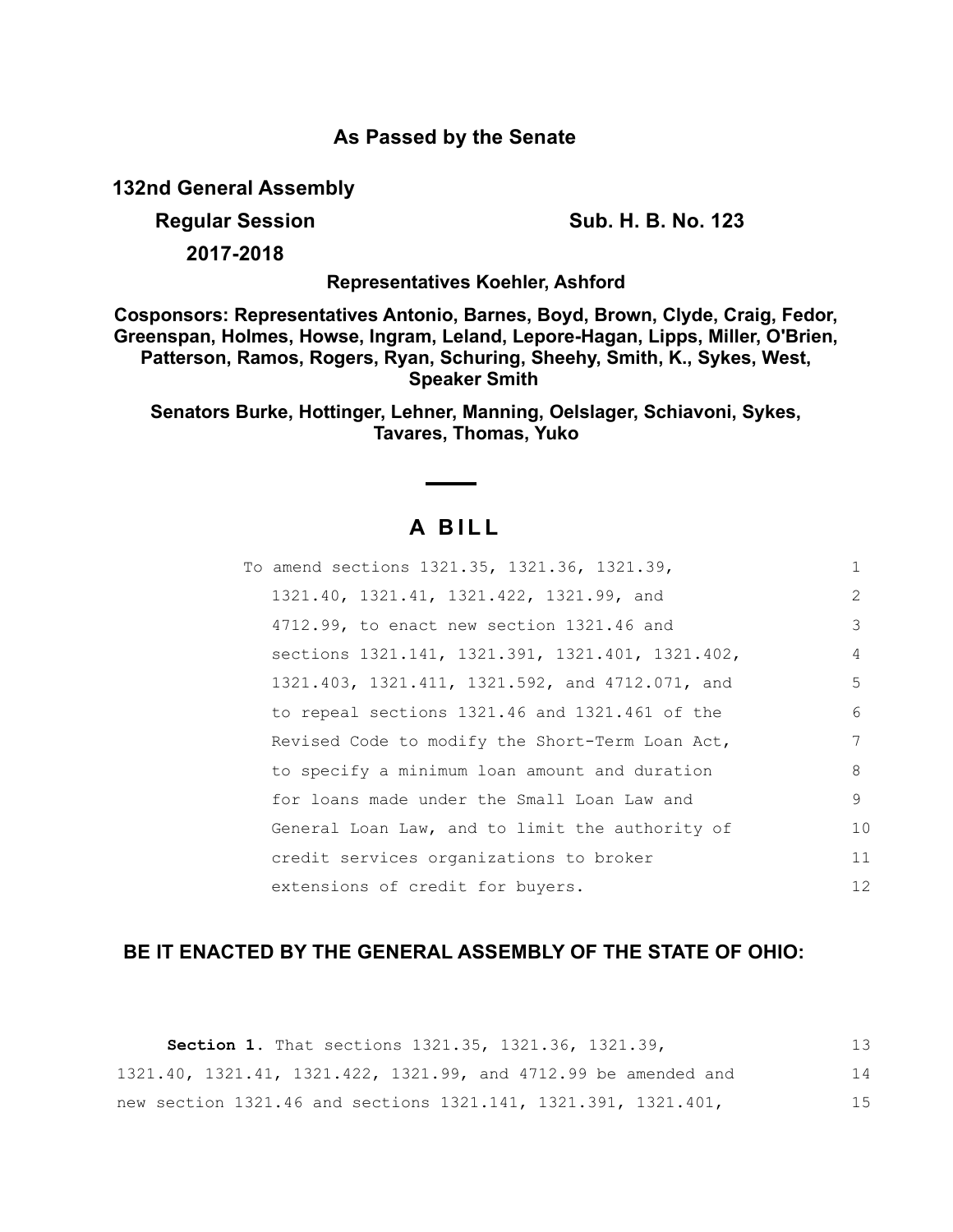| 1321.402, 1321.403, 1321.411, 1321.592, and 4712.071 of the      | 16 |
|------------------------------------------------------------------|----|
| Revised Code be enacted to read as follows:                      | 17 |
|                                                                  |    |
| Sec. 1321.141. (A) A licensee shall not make a loan under        | 18 |
| sections 1321.01 to 1321.19 of the Revised Code that meets       | 19 |
| either of the following conditions:                              | 20 |
| (1) The amount of the loan is one thousand dollars or            | 21 |
| less.                                                            | 22 |
| (2) The loan has a duration of one year or less.                 | 23 |
| (B) A licensee shall not engage in any act or practice to        | 24 |
| evade the requirement of division (A) of this section, including | 25 |
| by assisting a borrower to obtain a loan on terms that would be  | 26 |
| prohibited by that division.                                     | 27 |
| (C) No licensee shall fail to comply with this section.          | 28 |
| Sec. 1321.35. As used in sections 1321.35 to 1321.48 of          | 29 |
| the Revised Code:                                                | 30 |
| (A) "Short-term loan" means a loan made pursuant to              | 31 |
| sections 1321.35 to 1321.48 of the Revised Code.                 | 32 |
| (B) "Superintendent of financial institutions" includes          | 33 |
| the deputy superintendent for consumer finance as provided in    | 34 |
| section 1181.21 of the Revised Code.                             | 35 |
| (C) "Interest" means all charges payable directly or             | 36 |
| indirectly by a borrower to a licensee as a condition to a loan, | 37 |
| including fees, loan origination charges, service charges,       | 38 |
| renewal charges, eredit insurance premiums, and any ancillary    | 39 |
|                                                                  | 40 |
| product sold in connection with a short-term loan-made pursuant- |    |
| to sections 1321.35 to 1321.48 , but does not include the        | 41 |
| monthly maintenance fees, the loan origination charge, the check | 42 |
| collection charge, or the check cashing fee authorized under     | 43 |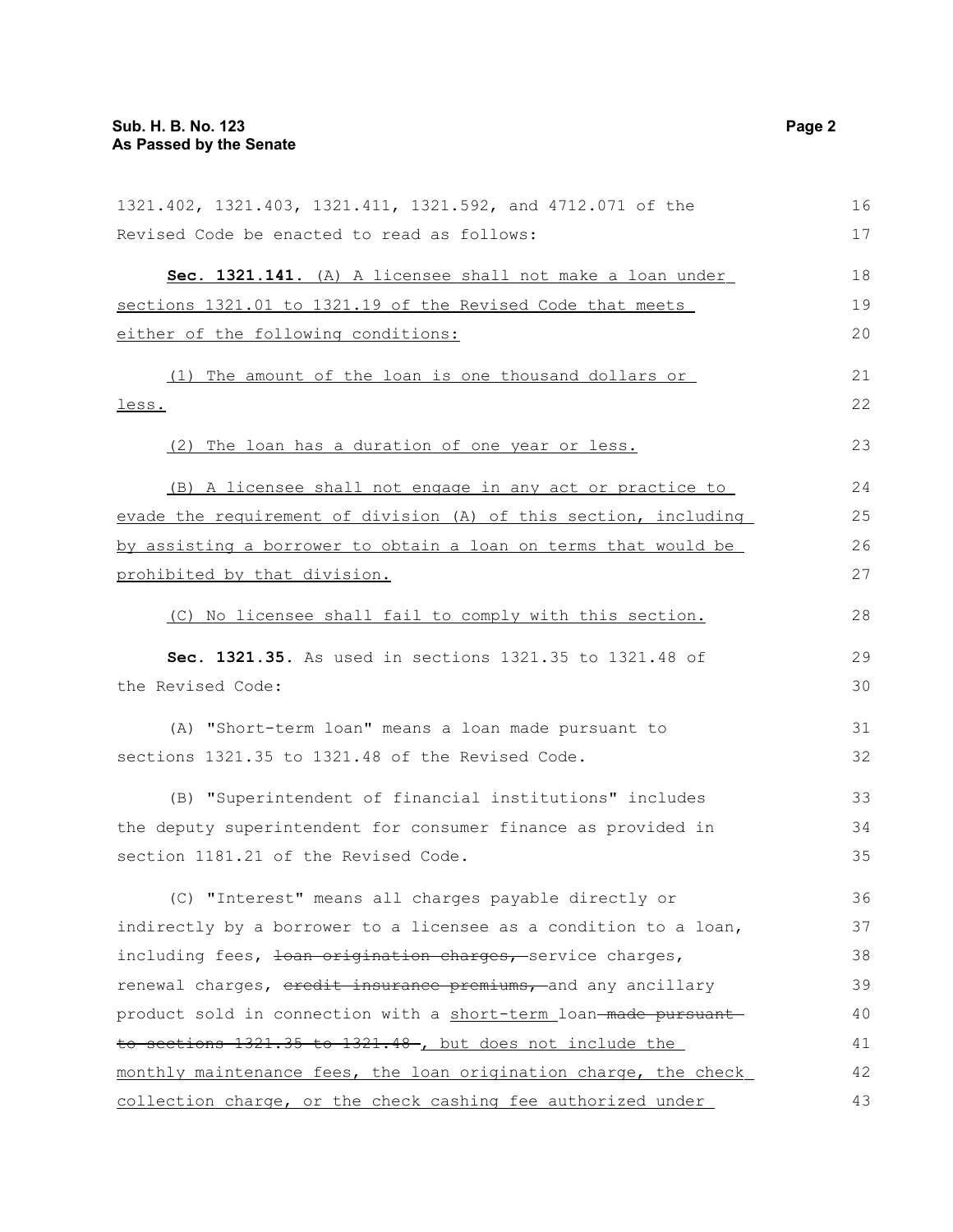### section 1321.40 of the Revised Code.

(D) "Annual percentage rate" has the same meaning as in the "Truth in Lending Act," 82 Stat. 149 (1980), 15 U.S.C. 1606, as implemented by regulations of the-board of governors of thefederal reserve system consumer financial protection bureau. All fees and charges, including interest and the loan origination charge and monthly maintenance fees authorized under section 1321.40 of the Revised Code, shall be included in the computation of the annual percentage rate. Fees and charges forsingle premium credit insurance and other ancillary products sold in connection with the credit transaction shall be included in the calculation of the annual percentage rate. 45 46 47 48 49 50 51 52 53 54 55

#### (E) "Licensee" means a person licensed to make short-term loans under sections 1321.35 to 1321.48 of the Revised Code. 56

**Sec. 1321.36.** (A) No person shall engage in the business of making short-term loans to a borrower in Ohio, or, in whole or in part, make, offer, or broker a loan, or assist a borrower in Ohio to obtain such a loan, without first having obtained a license from the superintendent of financial institutions under sections 1321.35 to 1321.48 of the Revised Code. No licensee shall make, offer, or broker a loan, or assist a borrower to obtain such a loan, when the borrower is not physically present in the licensee's business location. 58 59 60 61 62 63 64 65 66

(B) No person not located in Ohio shall make a short-term loan to a borrower in Ohio from an office not located in Ohio. Nothing in this section prohibits a business not located or licensed in Ohio from lending funds to Ohio borrowers who physically visit the out-of-state office of the business and obtain the disbursement of loan funds at that location. No person shall make, offer, or broker a loan, or assist a borrower 67 68 69 70 71 72 73

44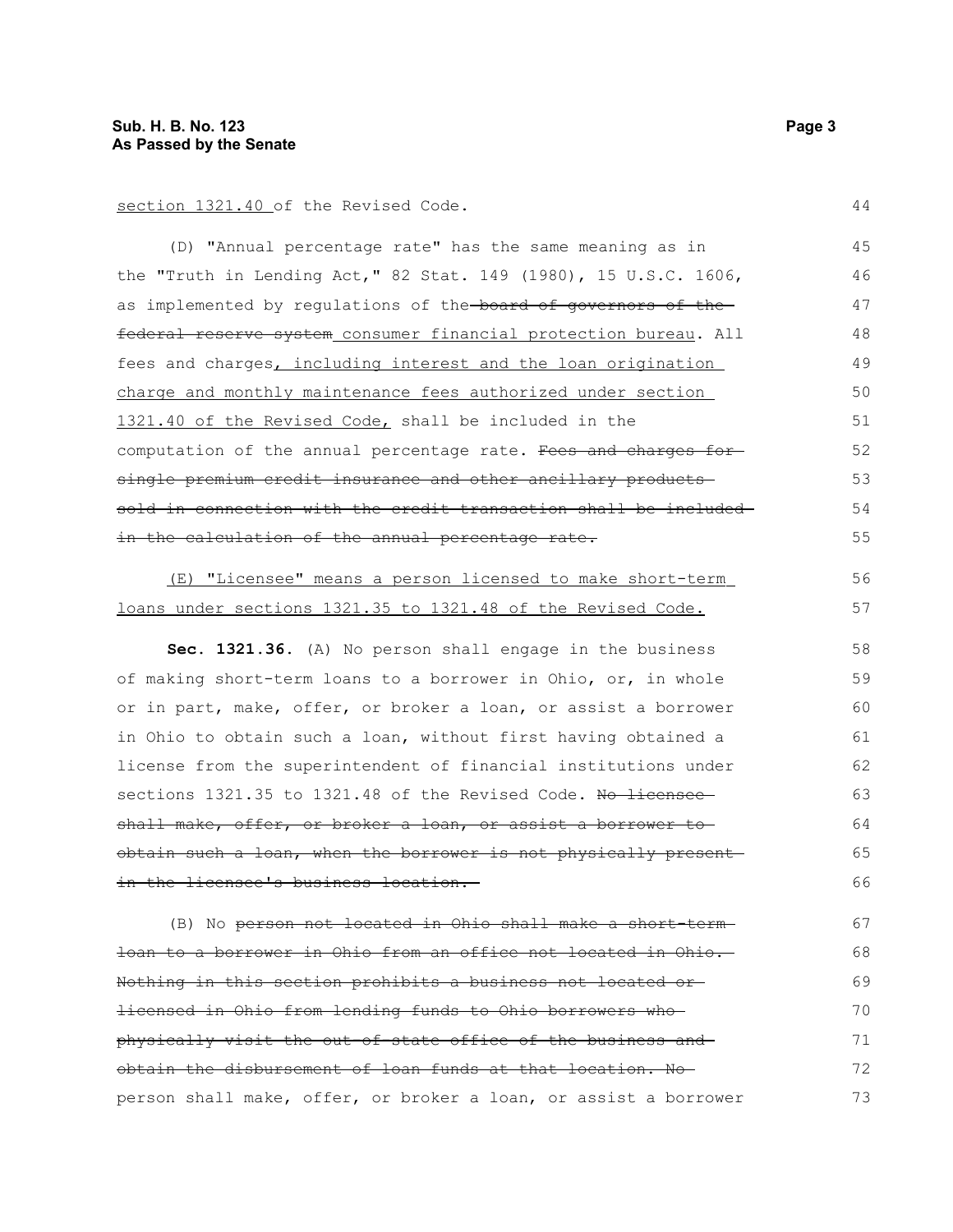| to obtain a loan, via the telephone <sub>7</sub> or mail <del>, or internet</del> . | 74  |
|-------------------------------------------------------------------------------------|-----|
| (C) Any loan made in violation of this section is void,                             | 75  |
| and the lender has no right to collect, receive, or retain any                      | 76  |
| principal, interest, fees, or other charges in connection with                      | 77  |
| the loan.                                                                           | 78  |
| (D) Sections 1321.35 to 1321.48 of the Revised Code do not                          | 79  |
| apply to any entity chartered and lawfully doing business under                     | 80  |
| the authority of any law of this state, another state, or the                       | 81  |
| United States as a bank, savings bank, trust company, savings                       | 82  |
| and loan association, or credit union, or a subsidiary of any                       | 83  |
| such entity, which subsidiary is regulated by a federal banking                     | 84  |
| agency and is owned and controlled by a depository institution.                     | 85  |
| Sec. 1321.39. A licensee under sections 1321.35 to 1321.48                          | 86  |
| of the Revised Code may engage in the business of making loans                      | 87  |
| provided that each loan meets all of the following conditions:                      | 88  |
| (A) The total amount of the loan does not exceed five                               | 89  |
| hundred-one thousand dollars.                                                       | 90  |
| $(B)$ -The $(1)$ Subject to division $(B)$ $(2)$ of this section,                   | 91  |
| the minimum duration of the loan, as specified in the loan-                         | 92  |
| eontract required under division (C) of this section, is not                        | 93  |
| less than thirty-one-ninety-one days and the maximum duration of                    | 94  |
| the loan is one year.                                                               | 95  |
| (2) The minimum duration of the loan may be less than                               | 96  |
| ninety-one days if the total monthly payment on the loan does                       | 97  |
| not exceed an amount that is six per cent of the borrower's                         | 98  |
| verified gross monthly income or seven per cent of the                              | 99  |
| borrower's verified net monthly income, whichever is greater.                       | 100 |
| (C) The loan is made pursuant to a written loan contract                            | 101 |
| that sets forth the terms and conditions of the loan. A copy of                     | 102 |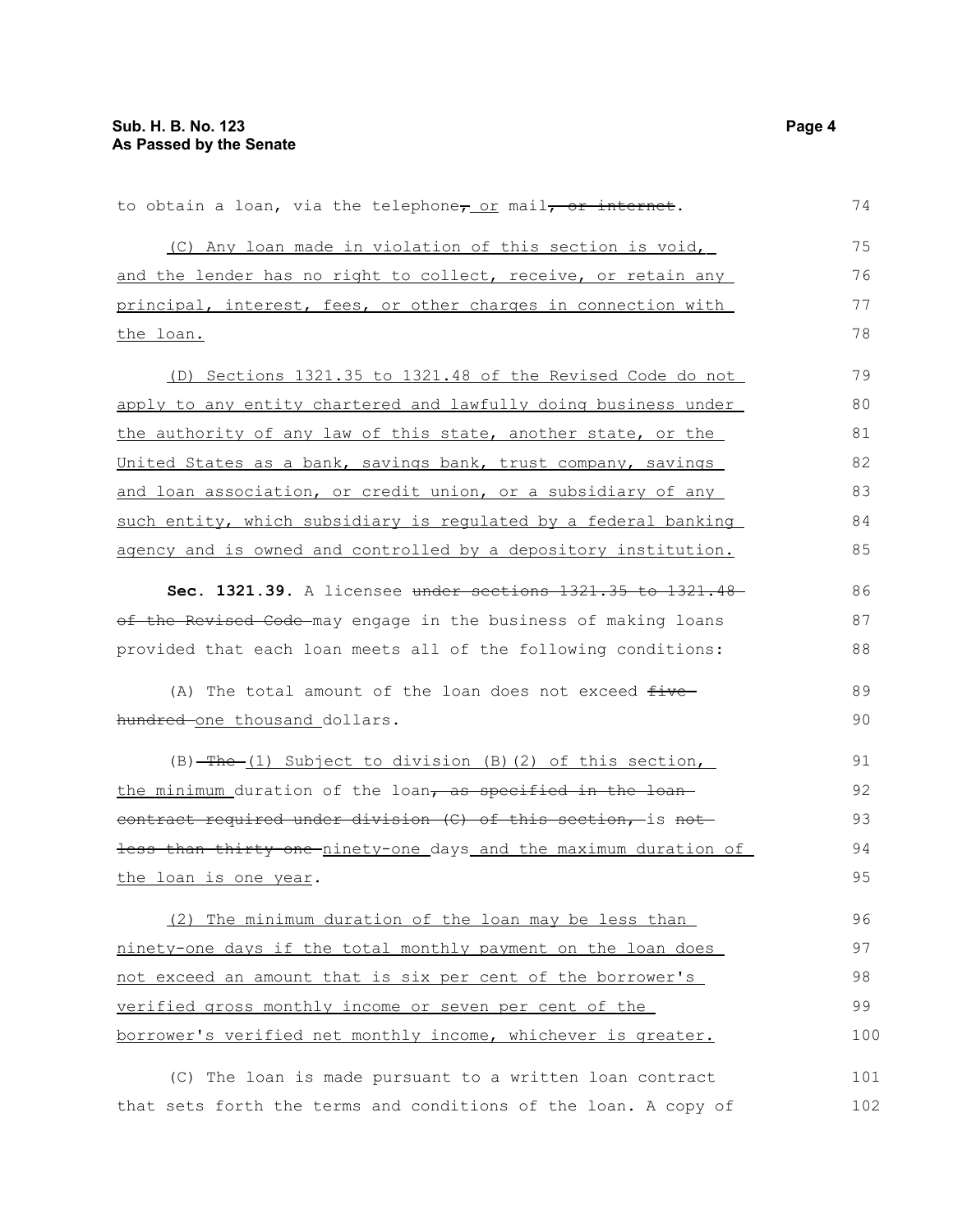the loan contract shall be provided to the borrower. The loan contract shall disclose in a clear and concise manner all of the following: 103 104 105

(1) The total amount of fees and charges the borrower will be required to pay in connection with the loan pursuant to the loan contract; 106 107 108

(2) The total amount of each payment, when each payment is due, and the total number of payments that the borrower will be required to make under the loan contract; 109 110 111

(3) A statement, printed in boldface type of the minimum size of ten points, as follows: "WARNING: The cost of this loan is higher than the average cost charged by financial institutions, such as banks or credit unions, on substantially similar loans. A financial institution may be able to offer you a similar loan at a lower cost." 112 113 114 115 116 117

(4) A statement, printed in a minimum font size of ten points, which informs the borrower that complaints regarding the loan or lender may be submitted to the department of commerce division of financial institutions and includes the correct telephone number and mailing address for the department; 118 119 120 121 122

(5) Any disclosures required under the "Truth in Lending Act," 82 Stat. 146 (1974), 15 U.S.C. 1601, et seq.; 123 124

(6) The rate of interest contracted for under the loan contract as an annual percentage rate based on the sum of the principal of the loan and the loan origination fee, check collection charge, and all other fees or charges contracted for under the loan contract.; 125 126 127 128 129

(7) A statement, printed in a minimum font size of ten points, as follows: "You have the right to rescind or cancel 130 131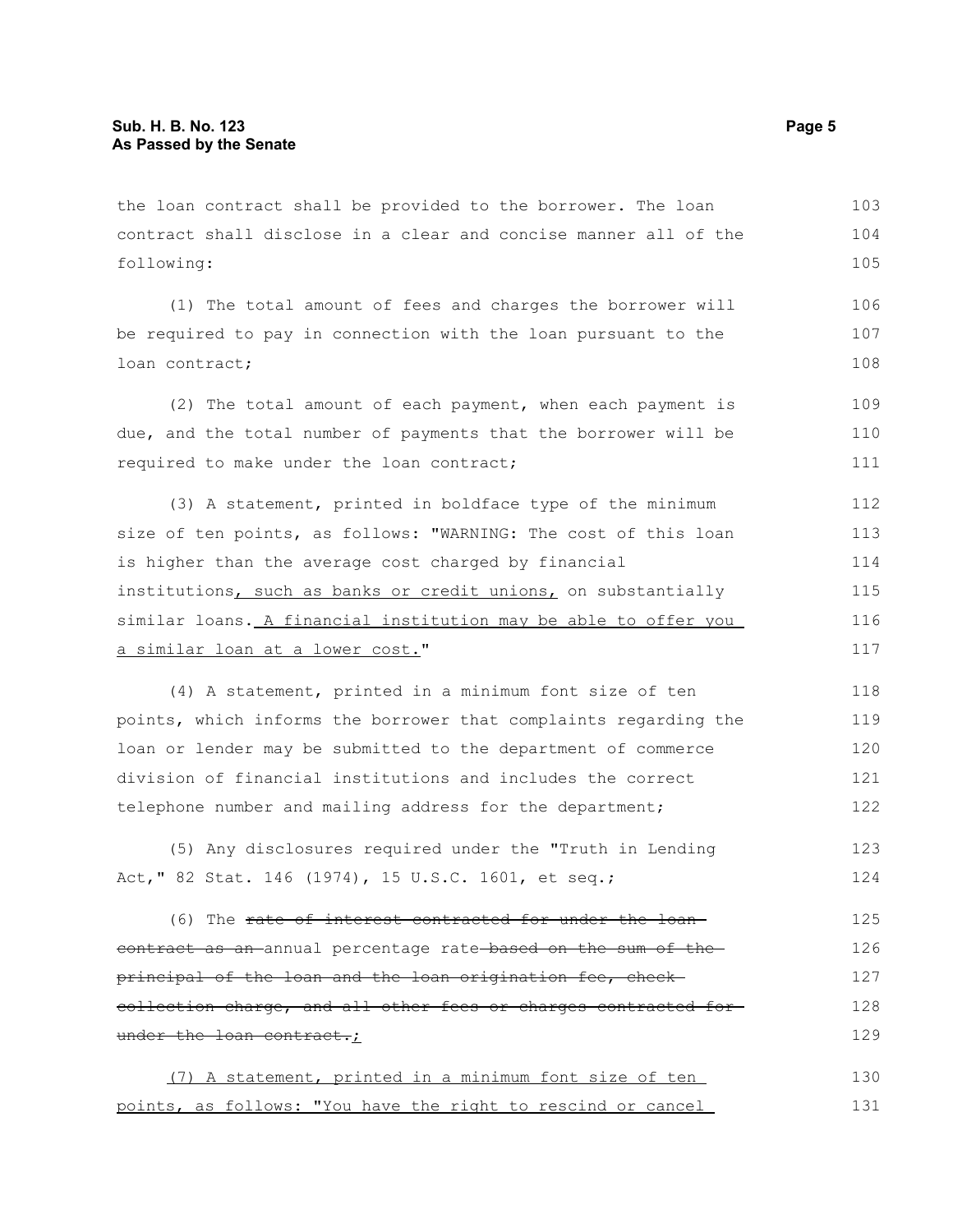| this loan by returning the originally contracted loan amount by  | 132 |
|------------------------------------------------------------------|-----|
| five p.m. of the third business day immediately following the    | 133 |
| day you enter into this contract."                               | 134 |
| (8) A statement, printed in a minimum font size of ten           | 135 |
| points, as follows: "Electronic payment is optional. You have    | 136 |
| the right to revoke or remove your authorization for electronic  | 137 |
| payment at any time."                                            | 138 |
| (D) The loan-contract includes a provision that offers the-      | 139 |
| borrower an optional extended payment plan that may be invoked-  | 140 |
| by the borrower at any time before the maturity date of the      | 141 |
| loan. To invoke the extended payment plan, the borrower shall    | 142 |
| return to the office where the loan was made and sign an-        | 143 |
| amendment to the original loan agreement reflecting the extended | 144 |
| terms of the loan. The extended payment plan shall allow the     | 145 |
| borrower to repay the balance by not less than sixty days from-  | 146 |
| the original maturity date. No additional fees or charges may be | 147 |
| applied to the loan upon the borrower entering the extended-     | 148 |
| payment plan. The person originating the loan for the licensee-  | 149 |
| shall identify verbally to the borrower the contract provision-  | 150 |
| regarding the extended payment plan, and the borrower shall-     | 151 |
| verify that the provision has been identified by initialing the  | 152 |
| eontract adjacent to the provision is a precomputed loan and is  | 153 |
| payable in substantially equal installments consisting of        | 154 |
| principal, fees, and interest combined. For purposes of this     | 155 |
| division, "precomputed loan" means a loan in which the debt is a | 156 |
| sum comprising the principal amount and the amount of fees and   | 157 |
| interest computed in advance on the assumption that all          | 158 |
| scheduled payments will be made when due.                        | 159 |
| (E) The loan may be rescinded or canceled on or before           | 160 |

five p.m. of the third business day immediately following the 161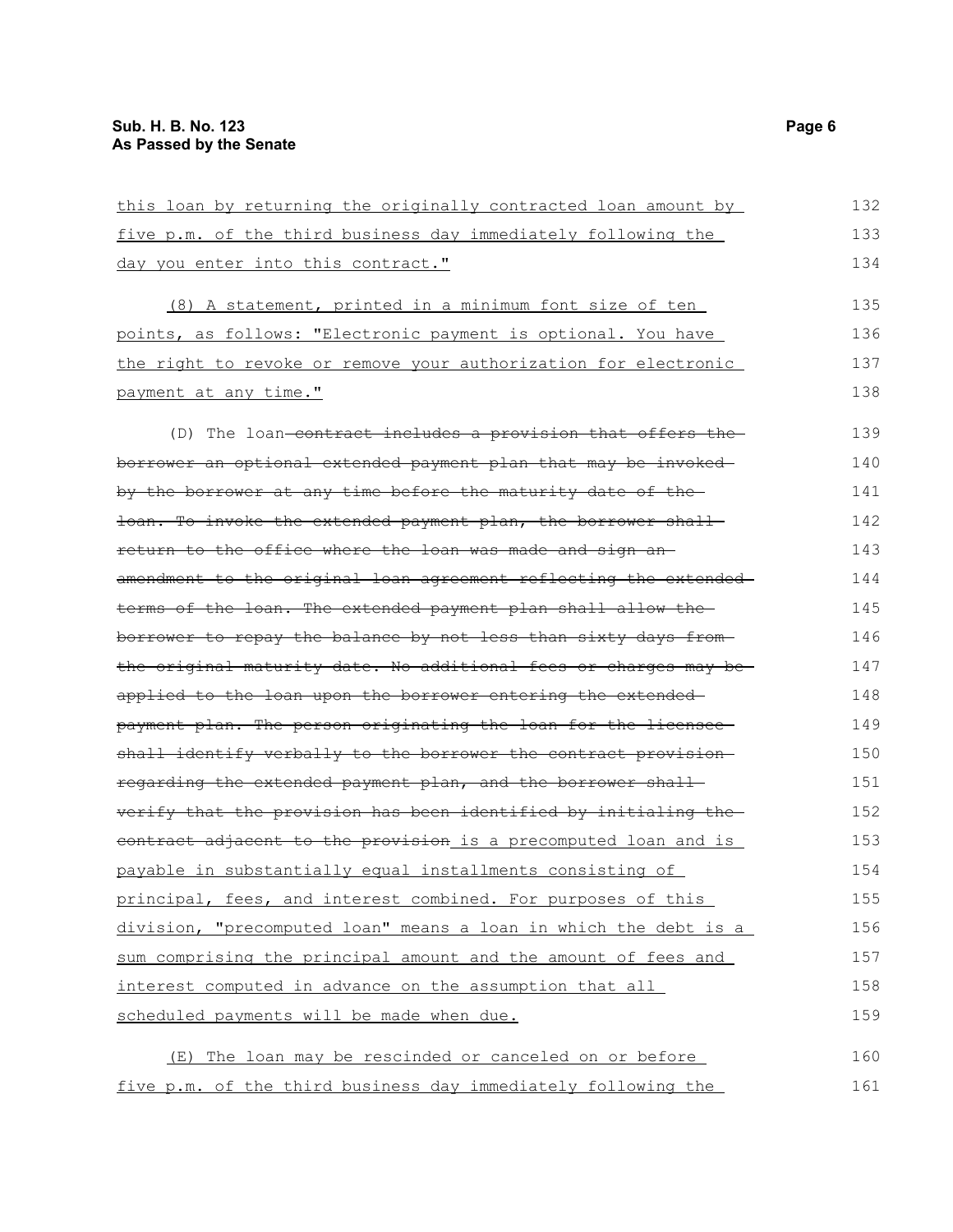| day of the loan transaction upon the borrower returning the                      | 162 |
|----------------------------------------------------------------------------------|-----|
| originally contracted loan amount.                                               | 163 |
| Sec. 1321.391. If the duration of a short-term loan is                           | 164 |
| ninety-one days or greater, the licensee shall determine the                     | 165 |
| recommended length of a loan based on the borrower's verified                    | 166 |
| monthly income as described in division (B)(2) of section                        | 167 |
| 1321.39 of the Revised Code. The licensee shall provide the                      | 168 |
| <u>borrower with a written copy of its recommendation, which is not </u>         | 169 |
| <u>binding on the borrower.</u>                                                  | 170 |
| Sec. 1321.40. A person licensed pursuant to sections                             | 171 |
| 1321.35 to 1321.48 of the Revised Code-licensee may charge,                      | 172 |
| collect, and receive only the following fees and charges in                      | 173 |
| connection with a short-term loan:                                               | 174 |
| (A) Interest calculated in compliance with $15 \text{ U.S.C. } 1606,$            | 175 |
| <del>and </del> not exceeding an annual percentage <u>a</u> rate greater than of | 176 |
| twenty-eight per cent per annum;                                                 | 177 |
| (B) (1) Except as otherwise provided in division (B) (2) of                      | 178 |
| this section, a monthly maintenance fee that does not exceed the                 | 179 |
| <u>lesser of ten per cent of the originally contracted loan amount </u>          | 180 |
| or thirty dollars, provided the fee is not added to the loan                     | 181 |
| balance on which interest is charged;                                            | 182 |
| (2) A licensee shall not charge, collect, or receive a                           | 183 |
| monthly maintenance fee if the borrower is a person on active                    | 184 |
| duty in the armed forces of the United States or a dependent of                  | 185 |
| that person.                                                                     | 186 |
| (C) If the originally contracted loan amount is five                             | 187 |
| hundred dollars or more, a loan origination charge in the amount                 | 188 |
| of two per cent of the originally contracted loan amount,                        | 189 |
| provided the loan origination charge is not added to the loan                    | 190 |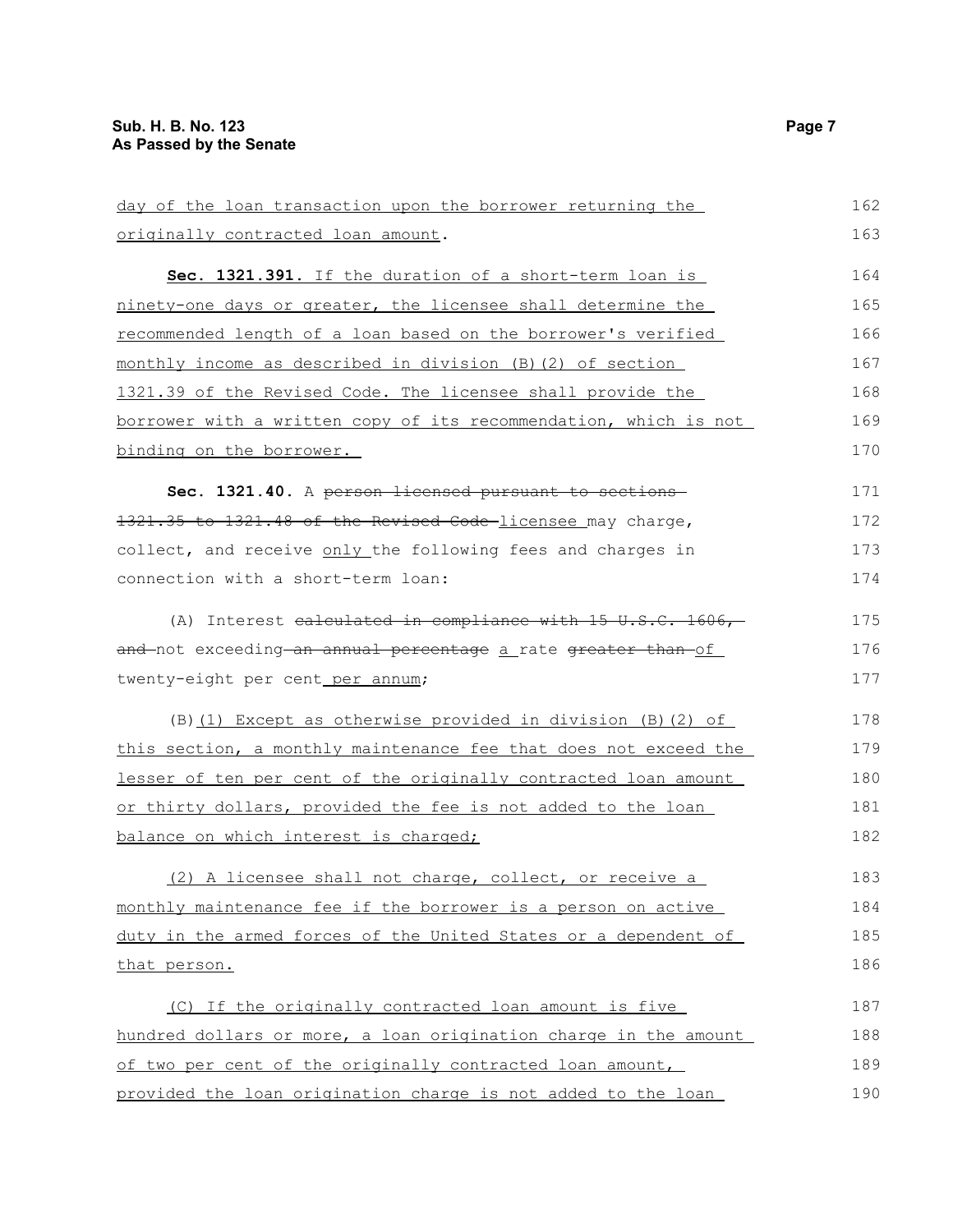(D) One check collection charge per loan not exceeding an amount equal to twenty dollars plus any amount passed on from other financial institutions for each check, negotiable order of withdrawal, share draft, or other negotiable instrument returned or dishonored for any reason, provided that the terms and conditions upon which check collection charges will be charged to the borrower are set forth in the written loan contract described in division (C) of section 1321.39 of the Revised Code; 192 193 194 195 196 197 198 199 200

 $(\theta)$  (E) If a licensee provides the proceeds of a loan in the form of a check, a fee to cash that check in an amount not exceeding ten dollars; 201 202 203

 (F) Damages, costs, and disbursements to which the licensee may become entitled to by law in connection with any civil action to collect a loan after default, except that the total amount of damages and costs shall not exceed the originally contracted loan amount. 204 205 206 207 208

 **Sec. 1321.401.** A licensee may refinance a short-term loan provided that all of the following apply to the refinanced loan:

(A) The loan is a short-term loan.

 (B) Interest on the loan does not exceed a rate of twentyeight per cent per annum.

(C) The licensee does not charge, collect, or receive the monthly maintenance fee described in division (B) of section 1321.40 of the Revised Code. 214 215 216

 **Sec. 1321.402.** If a short-term loan is prepaid in full or refinanced prior to the loan's maturity date, the licensee shall 217 218

191

209 210

211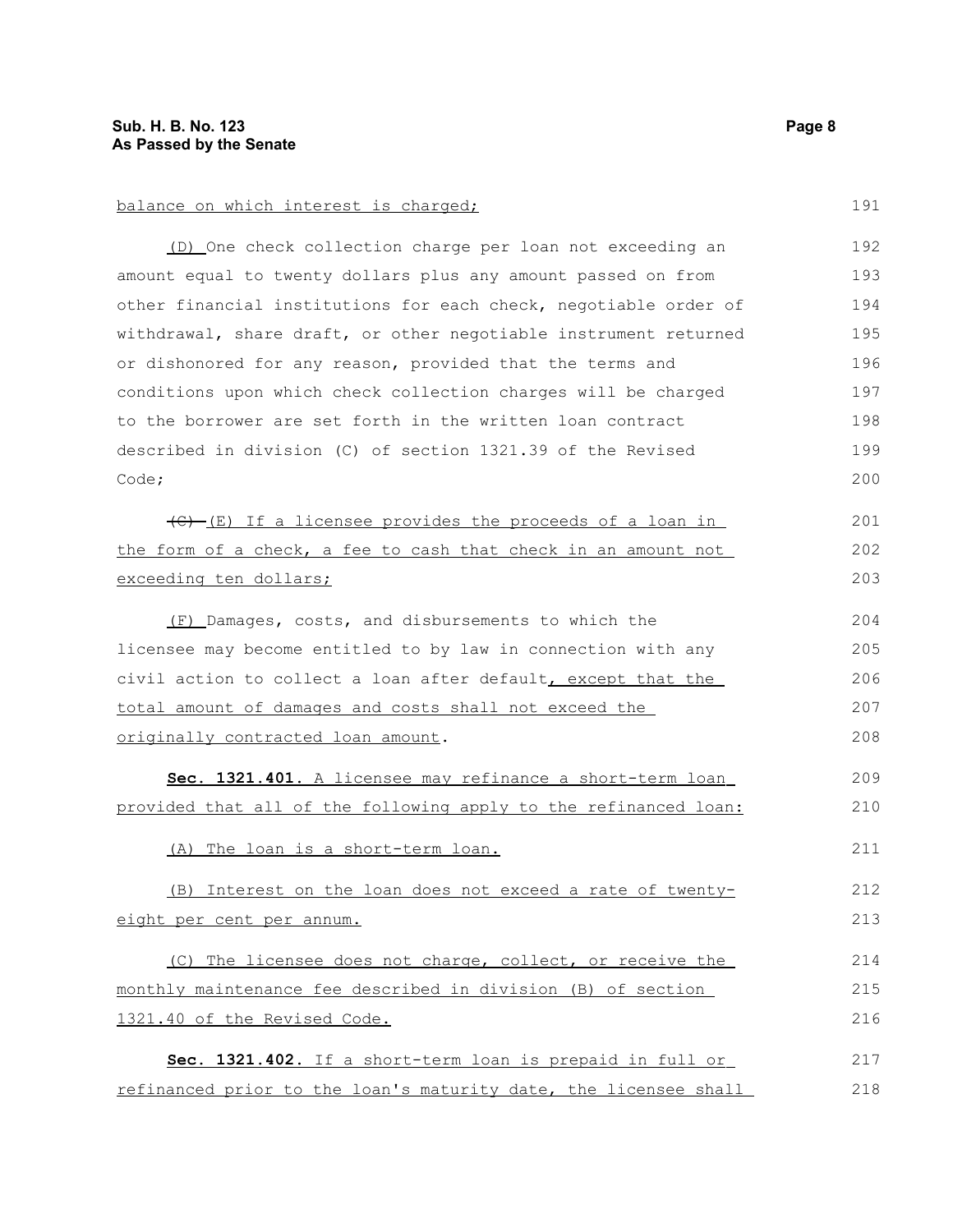| refund to the borrower a prorated portion of the interest,       | 219 |
|------------------------------------------------------------------|-----|
| monthly maintenance fees, and all other charges based on a ratio | 220 |
| of the number of days the loan was outstanding and the number of | 221 |
| days for which the loan was originally contracted. For purposes  | 222 |
| of this section, the monthly maintenance fee is not considered   | 223 |
| to be fully earned at the beginning of a month.                  | 224 |
| Sec. 1321.403. Notwithstanding any provision of sections         | 225 |
| 1321.35 to 1321.48 of the Revised Code to the contrary, a        | 226 |
| licensee shall not charge, collect, or receive in connection     | 227 |
| with a short-term loan a total amount of fees and charges that   | 228 |
| exceeds sixty per cent of the originally contracted loan amount. | 229 |
| For purposes of this section, all charges made in connection     | 230 |
| with the loan shall be included when calculating the total loan  | 231 |
| charges except for all of the following:                         | 232 |
| (A) The check collection charge authorized under section         | 233 |
| 1321.40 of the Revised Code;                                     | 234 |
| (B) The check cashing fee authorized under section 1321.40       | 235 |
| of the Revised Code;                                             | 236 |
| (C) The interest charges on a loan that is refinanced in         | 237 |
| accordance with section 1321.401 of the Revised Code.            | 238 |
| Sec. 1321.41. No person licensed pursuant to sections-           | 239 |
| 1321.35 to 1321.48 of the Revised Code licensee shall do any of  | 240 |
| the following:                                                   | 241 |
| (A) Violate section 1321.36 of the Revised Code;                 | 242 |
| (B) Make a loan that does not comply with section 1321.39        | 243 |
| of the Revised Code;                                             | 244 |
| (C) Charge, collect, or receive, directly or indirectly,         | 245 |
| credit insurance premiums, charges for any ancillary product     | 246 |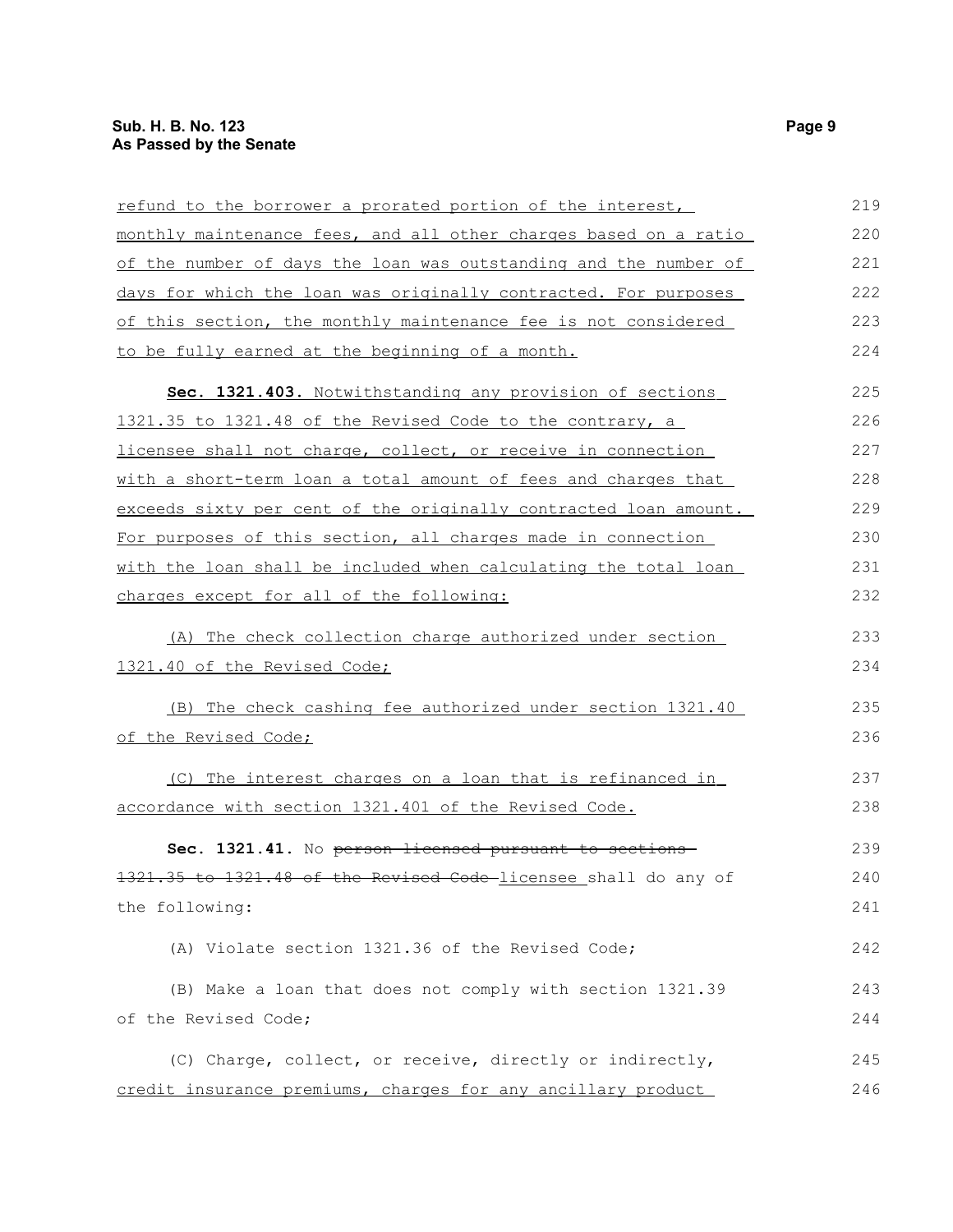### **Sub. H. B. No. 123 Page 10 As Passed by the Senate**

| sold, or any additional fees, interest, or charges in connection | 247 |
|------------------------------------------------------------------|-----|
| with a loan, other than fees and charges permitted by section    | 248 |
| 1321.40 of the Revised Code and costs or disbursements to which  | 249 |
| the licensee may become entitled to by law in connection with    | 250 |
| any civil action to collect a loan after default;                | 251 |
| (D) Collect treble damages pursuant to division (A) (1) (b)      | 252 |
| (ii) of section 2307.61 of the Revised Code in connection with   | 253 |
| any civil action to collect a loan after a default due to a      | 254 |
| check, negotiable order of withdrawal, share draft, or other     | 255 |
| negotiable instrument that was returned or dishonored for        | 256 |
| insufficient funds;                                              | 257 |
| (E) Make-Except as otherwise provided in section 1321.401        | 258 |
| of the Revised Code, make a short-term loan to a borrower if     | 259 |
| there exists an outstanding loan between the licensee and that   | 260 |
| borrower, if a loan between any licensee and that borrower was   | 261 |
| terminated on the same business day, if the borrower has more    | 262 |
| than one outstanding loan, if the loan would obligate the        | 263 |
| borrower to repay a total amount of more than five hundred-      | 264 |
| dollars to licensees, or indebt the borrower, to licensees, for- | 265 |
| an amount that is more than twenty-five per cent of the-         | 266 |
| borrowers gross monthly salary not including bonus, overtime, or | 267 |
| other such compensation, based on a payroll verification-        | 268 |
| statement presented by the borrower; and any of the following:   | 269 |
| (1) The licensee;                                                | 270 |
| (2) A person related to the licensee by common ownership         | 271 |
| or control;                                                      | 272 |
| (3) Any employee or agent of the licensee.                       | 273 |
| (F) Bring or threaten to bring an action or complaint            | 274 |
| against the borrower for the borrower's failure to comply with   | 275 |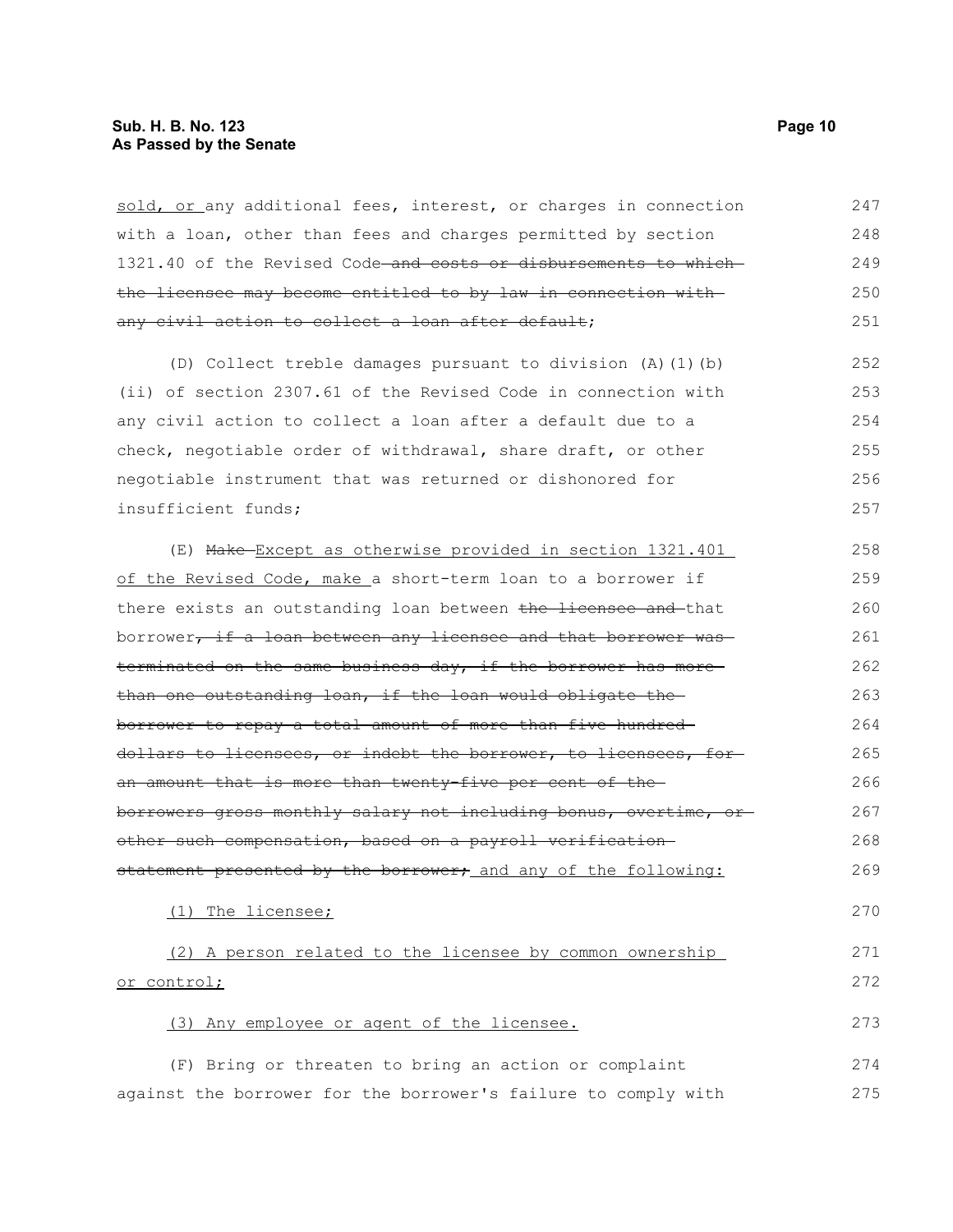the terms of the loan contract solely due to the check, negotiable order of withdrawal, share draft, or negotiable instrument being returned or dishonored for insufficient funds. Nothing herein prohibits such conduct, action, or complaint if the borrower has intentionally engaged in fraud by, including but not limited to, closing or using any closed or false account to evade payment; 276 277 278 279 280 281 282

(G) Make a short-term loan to a borrower for purposes of retiring an existing short-term loan between any licensee and that borrower; 283 284 285

(H) Require the borrower to waive the borrower's right to legal recourse under any otherwise applicable provision of state or federal law;

 $(H)$  (H) Accept the title or registration of a vehicle, real property, physical assets, or other collateral as security for the obligation; 289 290 291

 $(\overline{J} + \overline{J})$  Engage in any device or subterfuge to evade the requirements of sections 1321.35 to 1321.48 of the Revised Code including assisting a borrower to obtain a loan on terms that would be prohibited by sections 1321.35 to 1321.48 of the Revised Code, making loans disguised as personal property sales and leaseback transactions, or disguising loan proceeds as cash rebates for the pretextual installment sale of goods or services; 292 293 294 295 296 297 298 299

 $(K)$  (J) Assess or charge a borrower a fee for prepaying the loan in full prior to the maturity date; 300 301

(L) (K) Fail to comply with section 1321.45 of the Revised Code; 302 303

 $(H)$  (L) Recommend to a borrower that the borrower obtain a 304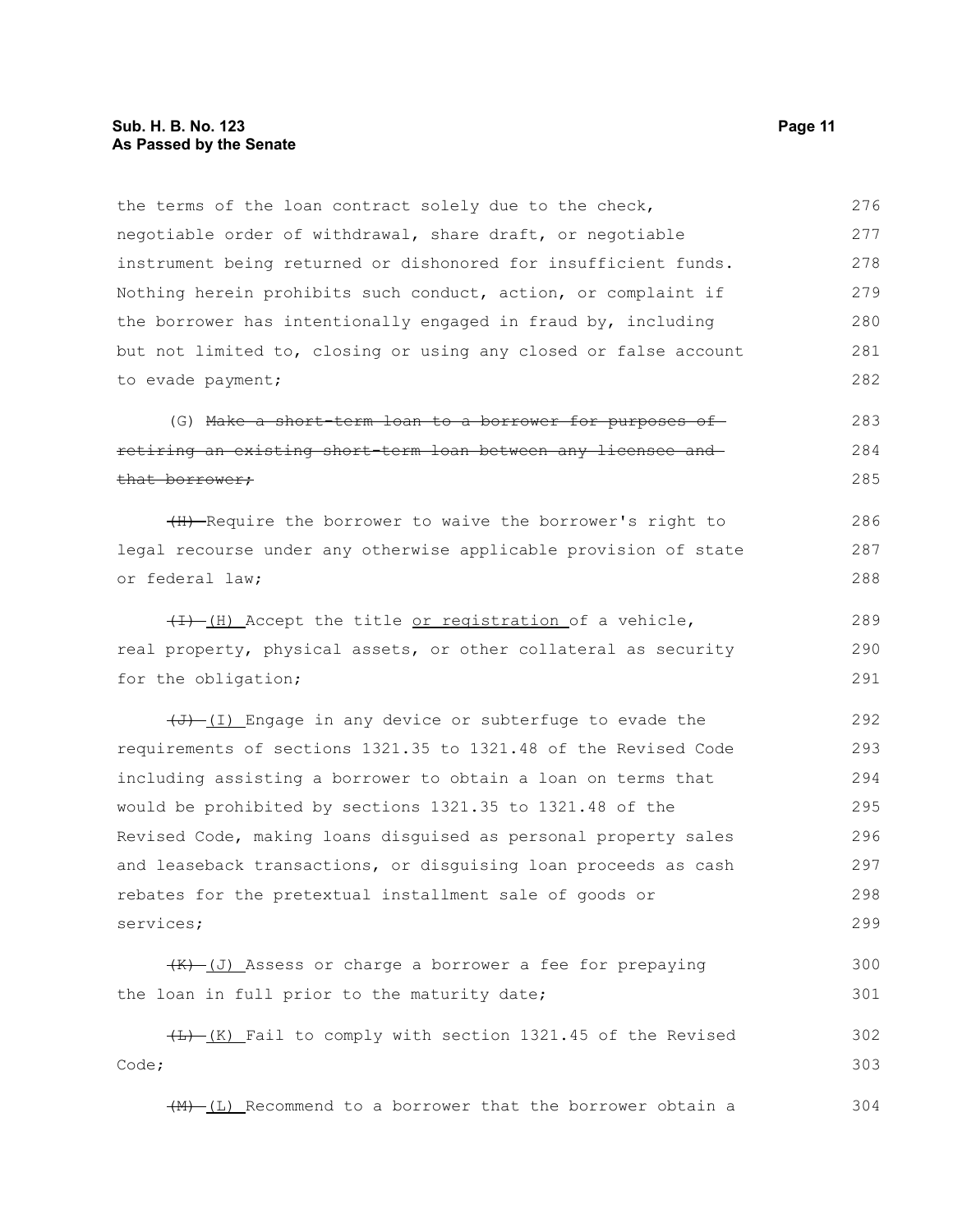| loan for a dollar amount that is higher than the borrower has           | 305 |
|-------------------------------------------------------------------------|-----|
| requested;                                                              | 306 |
| (N) Make a loan to a borrower that has received two loans               | 307 |
| within the previous ninety days from licensees, unless the-             | 308 |
| borrower has completed during that period a financial literacy-         | 309 |
| program approved by the superintendent;                                 | 310 |
| $(0)$ (M) Draft funds electronically from any depository                | 311 |
| financial institution in this state, or bill any credit card            | 312 |
| issued by such an institution without written approval of the           | 313 |
| borrower. Nothing in this division shall prohibit the conversion        | 314 |
| of a negotiable instrument into an electronic form for                  | 315 |
| processing through the automated clearing house system.                 | 316 |
| (P) (N) Make, publish, or otherwise disseminate, directly               | 317 |
| or indirectly, any misleading or false advertisement, or engage         | 318 |
| in any other deceptive trade practice;                                  | 319 |
| $(Q)$ (0) Offer any incentive to a borrower in exchange for             | 320 |
| the borrower taking out multiple loans over any period of time,         | 321 |
| or provide a short-term loan at no charge or at a discounted            | 322 |
| charge as compensation for any previous or future business-:            | 323 |
| (R) Make a loan to a borrower if the borrower has received              | 324 |
| a total of four or more loans, from licensees, in the calendar-         | 325 |
| year.                                                                   | 326 |
| (S) (P) Present a check, negotiable order of withdrawal,                | 327 |
| share draft, or other negotiable instrument, that has been              | 328 |
| previously presented by the licensee and subsequently returned          | 329 |
| or dishonored for any reason, without prior written approval            | 330 |
| from the borrower-;                                                     | 331 |
| $\overline{(T)}$ (Q) Change the check number, or in any other way alter | 332 |
| a check, negotiable order of withdrawal, or share draft, prior          | 333 |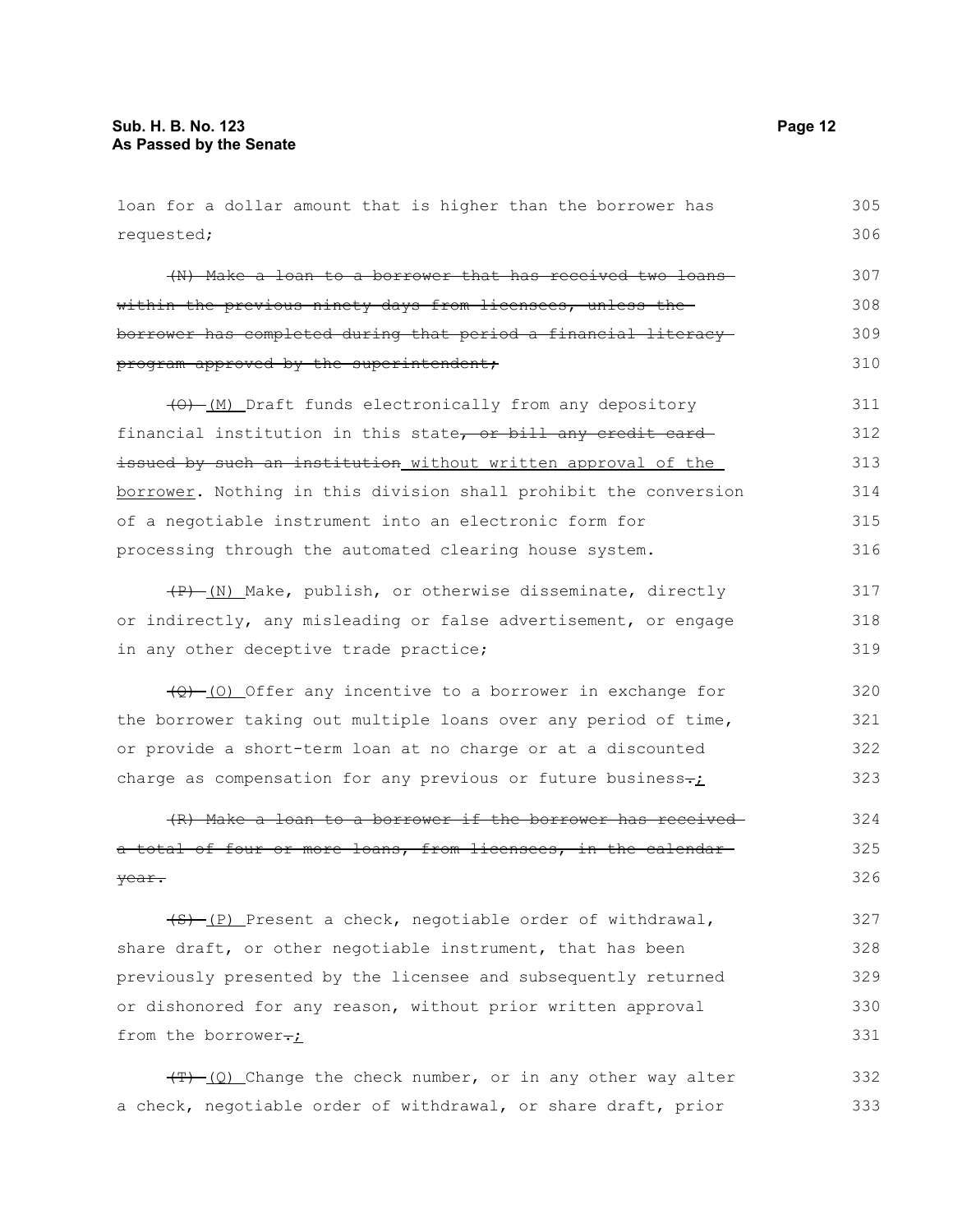to submitting such check, negotiable order of withdrawal, or share draft for processing through the automated clearing house system, or submit false information about any check, negotiable order of withdrawal, or share draft to the automated clearing house system<sub>i</sub> 334 335 336 337 338

(R) Make a short-term loan to a borrower if the loan will result in a total outstanding principal of more than two thousand five hundred dollars in short-term loans made by licensees to that borrower at any one time. Prior to making a short-term loan, a licensee shall require each borrower to sign a written declaration that, pursuant to this division, the borrower is eligible to receive the loan, and shall make a concerted effort to verify the borrower's eligibility. 339 340 341 342 343 344 345 346

 (S) Fail to accept cash or a certified check from a third party when submitted on behalf of the borrower for repayment of a short-term loan in full or in part; 347 348 349

(T) Contact a borrower for any reason other than for the borrower's benefit regarding upcoming payments, options for obtaining loans, payment options, payment due dates, the effect of default, or, after default, receiving payments or other actions permitted by the licensee; to advise the borrower of missed payments or dishonored checks; or to assist the transmittal of payments via a third-party mechanism; 350 351 352 353 354 355 356

(U) In the event that a short-term loan or its servicing is sold or assigned, fail to provide notice and the information needed to make future payments; 357 358 359

 (V) Make a loan to a borrower that includes a demand feature that permits the licensee, in the event the borrower fails to meet the repayment terms for any outstanding balance, 360 361 362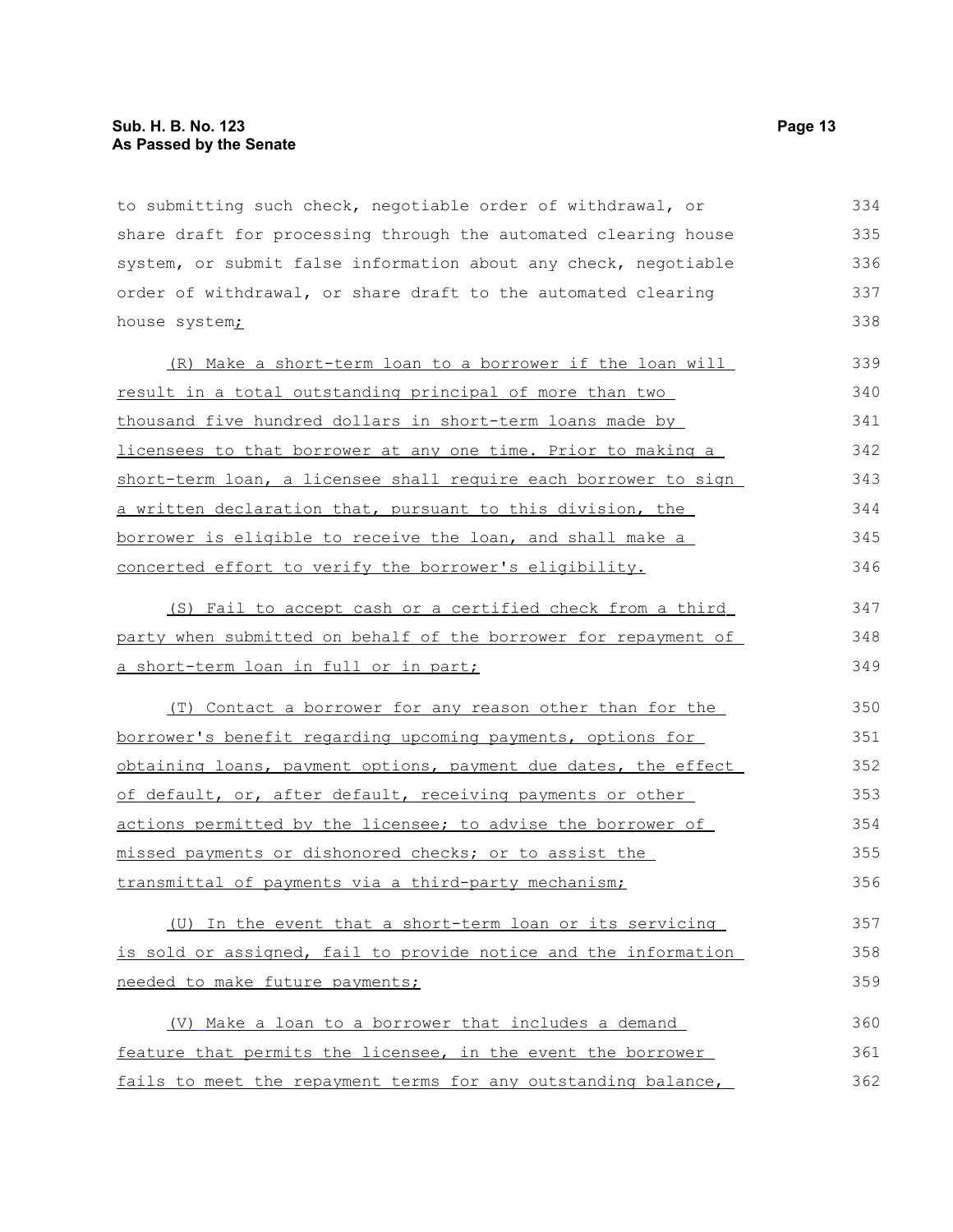| to terminate the loan in advance of the original maturity date    | 363 |
|-------------------------------------------------------------------|-----|
| and to demand repayment of the entire outstanding balance,        | 364 |
| unless both of the following requirements are met:                | 365 |
| (1) Not earlier than ten days after the borrower's payment        | 366 |
| was due, the licensee provides written notice to the borrower of  | 367 |
| the termination of the loan.                                      | 368 |
| (2) In addition to the outstanding balance, the licensee          | 369 |
| collects only prorated interest and the fees earned up to the     | 370 |
| termination of the loan. For purposes of division (V) (2) of this | 371 |
| section, the outstanding balance and prorated interest and fees   | 372 |
| shall be calculated as if the borrower had voluntarily prepaid    | 373 |
| the loan in full on the date of termination.                      | 374 |
| Sec. 1321.411. A licensee shall not attempt to collect            | 375 |
| from a borrower's account after two consecutive attempts have     | 376 |
| failed, unless the licensee obtains new written authorization     | 377 |
| from the borrower to electronically transfer or withdraw funds    | 378 |
| from the borrower's account.                                      | 379 |
| Sec. 1321.422. (A) Every licensee shall keep and use in           | 380 |
| the licensee's business such books, accounts, records, and loan   | 381 |
| documents as will enable the division of financial institutions   | 382 |
| to determine whether the licensee is complying with sections      | 383 |
| 1321.35 to 1321.48 of the Revised Code and with the orders and    | 384 |
| rules made by the division under those sections. Such books,      | 385 |
| accounts, records, and loan documents shall be segregated from    | 386 |
| those pertaining to transactions that are not subject to          | 387 |
| sections 1321.35 to 1321.48 of the Revised Code. Every licensee   | 388 |
| shall preserve the books, accounts, records, and loan documents   | 389 |
| pertaining to loans made under sections 1321.35 to 1321.48 of     | 390 |
| the Revised Code for at least two years after making the final    | 391 |
| entry on, or final revision of any loan document relative to,     | 392 |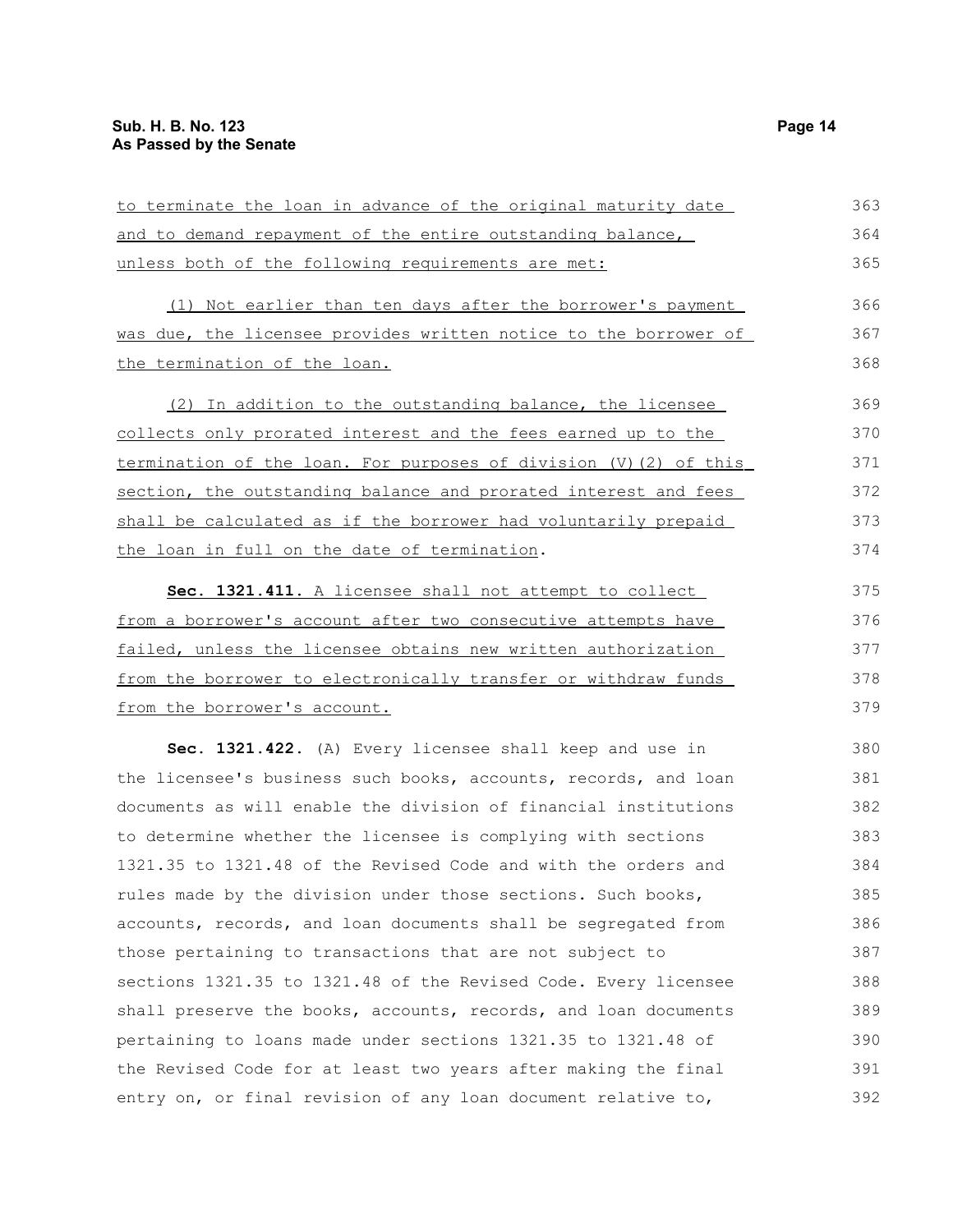any loan recorded therein. Accounting systems maintained in whole or in part by mechanical or electronic data processing methods that provide information equivalent to that otherwise required are acceptable for this purpose. 393 394 395 396

(B)(1) As required by the superintendent of financial institutions, each licensee shall file with the division each year a report under oath or affirmation, on forms supplied by the division, concerning the business and operation for the preceding calendar year. If a licensee has more than one place of business in this state, the licensee shall furnish a report for each location. 397 398 399 400 401 402 403

(2) The division shall publish annually and make available to the public an analysis of the information required under division (B)(1) of this section, but the individual reports shall not be public records and shall not be open to public inspection. The published analysis shall include all of the following: 404 405 406 407 408 409

(a) The total number of borrowers, loans, defaulted loans, and charged-off loans and the total dollar value of the chargedoff loans;

(b) The average loan size, average contracted and average experienced annual percentage rate, average charges per loan, total contracted loan charges, and total loan charges actually paid; 413 414 415 416

(c) The total number of check collection charges and the total dollar value of those charges; 417 418

(d) The total number of licensee business locations and the average number of borrowers per location; 419 420

(e) Any other nonprivate information determined by the 421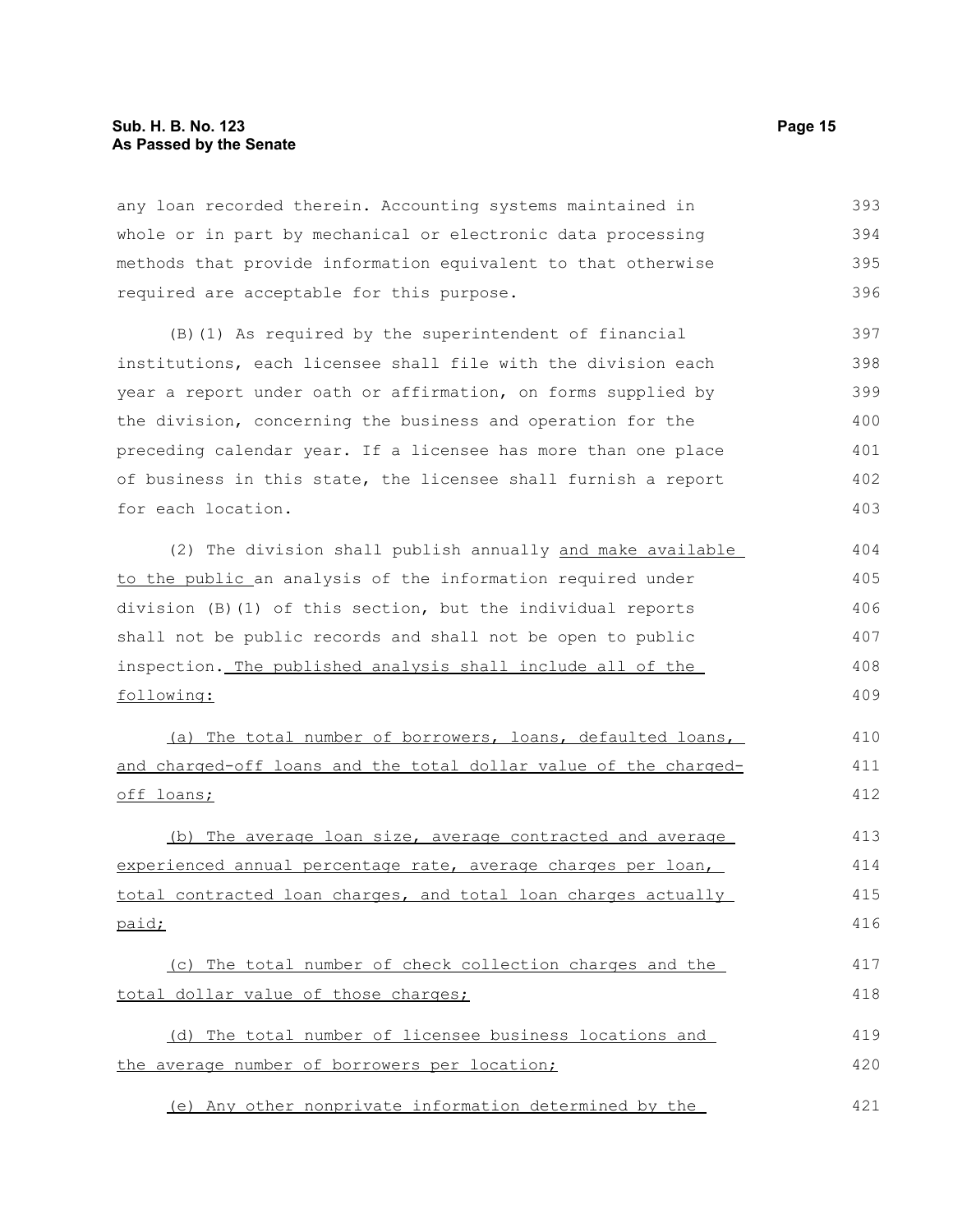| Sec. 1321.46. (A) Before initiating a short-term loan                   | 423 |
|-------------------------------------------------------------------------|-----|
| transaction with a borrower, a licensee shall make a reasonable         | 424 |
| attempt to verify the borrower's income for purposes of division        | 425 |
| (B) (2) of section 1321.39 and section 1321.391 of the Revised          | 426 |
| Code. At a minimum, the licensee shall obtain from the borrower         | 427 |
| one or more recent pay stubs or other written evidence of               | 428 |
| recurring income, such as a bank statement. The written evidence        | 429 |
| shall include at least one document that, when presented to the         | 430 |
| licensee, is dated not earlier than forty-five days prior to the        | 431 |
| borrower's initiation of the short-term loan transaction. If the        | 432 |
| borrower intends to provide a bank statement, the licensee shall        | 433 |
| <u>permit the borrower to delete from the statement the information</u> | 434 |
| regarding to whom the debits listed on the statement are                | 435 |
| payable.                                                                | 436 |
| (B) The superintendent of financial institutions may adopt              | 437 |
| rules under section 1321.43 of the Revised Code that set forth          | 438 |
| any other procedures the superintendent considers necessary to          | 439 |
| ensure accurate verification of borrower income.                        | 440 |
| Sec. 1321.592. (A) A registrant shall not make a loan                   | 441 |
| under sections 1321.51 to 1321.60 of the Revised Code that meets        | 442 |
| either of the following conditions:                                     | 443 |
| (1) The amount of the loan is one thousand dollars or                   | 444 |
| less.                                                                   | 445 |
| (2) The loan has a duration of one year or less.                        | 446 |
| (B) A registrant shall not engage in any act or practice                | 447 |

to evade the requirement of division (A) of this section, including by contracting with a borrower to make a loan on terms that would be prohibited by that division. 448 449 450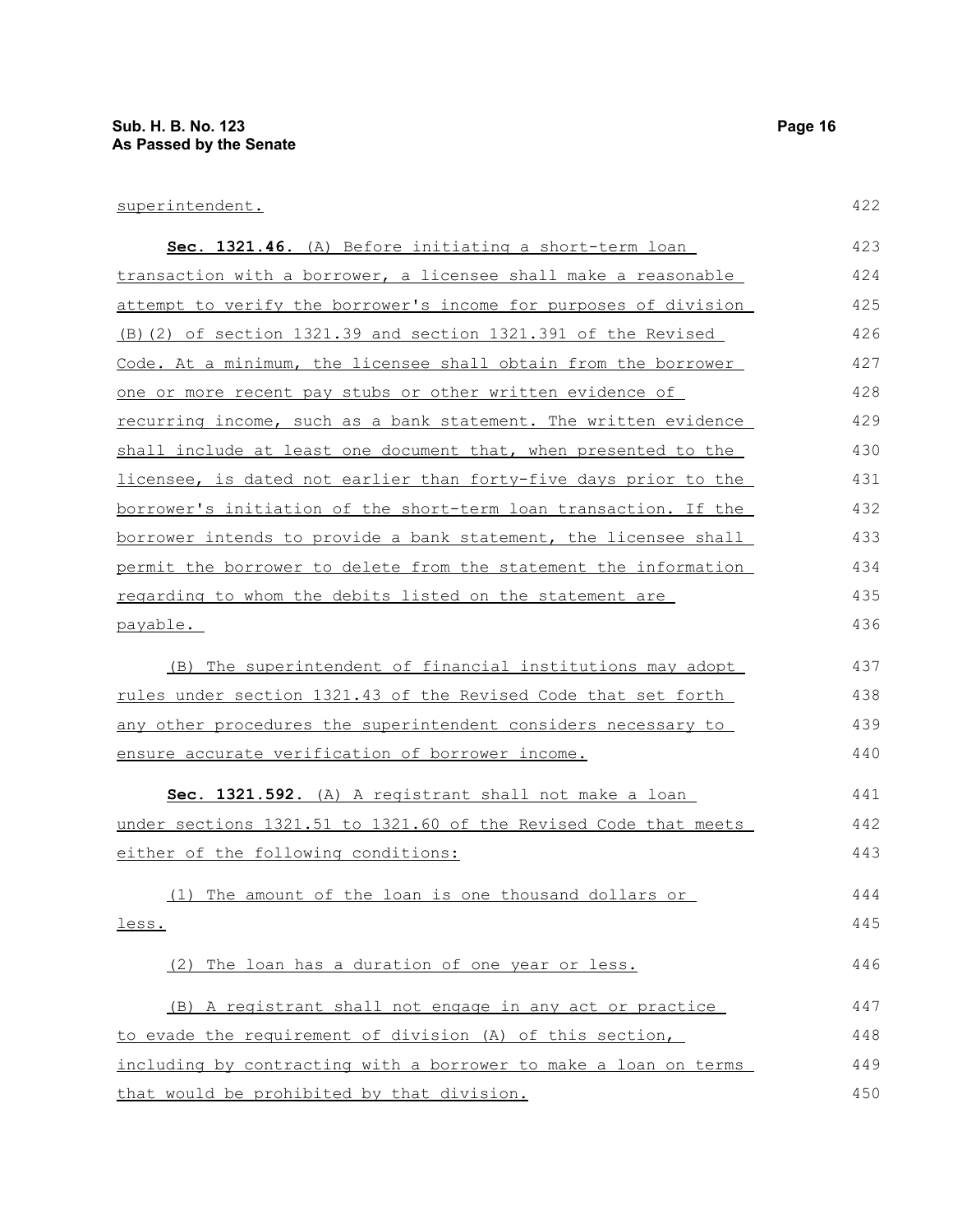(C) No registrant shall fail to comply with this section. **Sec. 1321.99.** (A) Whoever violates section 1321.02 of the Revised Code is guilty of a felony of the fifth degree. (B) Whoever violates section 1321.13 of the Revised Code shall be fined not less than one hundred nor more than five hundred dollars or imprisoned not more than six months, or both. (C) Whoever violates section 1321.14 of the Revised Code shall be fined not less than fifty nor more than two hundred dollars for a first offense; for a second offense such person shall be fined not less than two hundred nor more than five hundred dollars and imprisoned for not more than six months. (D) Whoever willfully violates section 1321.57, 1321.58, division (A), (B), or (C) of section 1321.59, 1321.591, or 1321.60 of the Revised Code is guilty of a minor misdemeanor and shall be fined not less than one nor more than five hundred dollars. (E)(1) Whoever violates section 1321.63 or division (H), (I), or (K) of section 1321.69 of the Revised Code is guilty of a felony of the fifth degree. (2) A violation of section 1321.63 or division (K) of section 1321.69 of the Revised Code is a strict liability offense and section 2901.20 of the Revised Code does not apply. (F) Whoever violates division (A) of section 1321.73 of the Revised Code shall be fined not more than five hundred dollars or imprisoned not more than six months, or both. (G) Whoever violates section 1321.41 of the Revised Code is guilty of a misdemeanor of the first degree. 451 452 453 454 455 456 457 458 459 460 461 462 463 464 465 466 467 468 469 470 471 472 473 474 475 476 477

(H) Whoever violates section 1321.141 or 1321.592 of the 478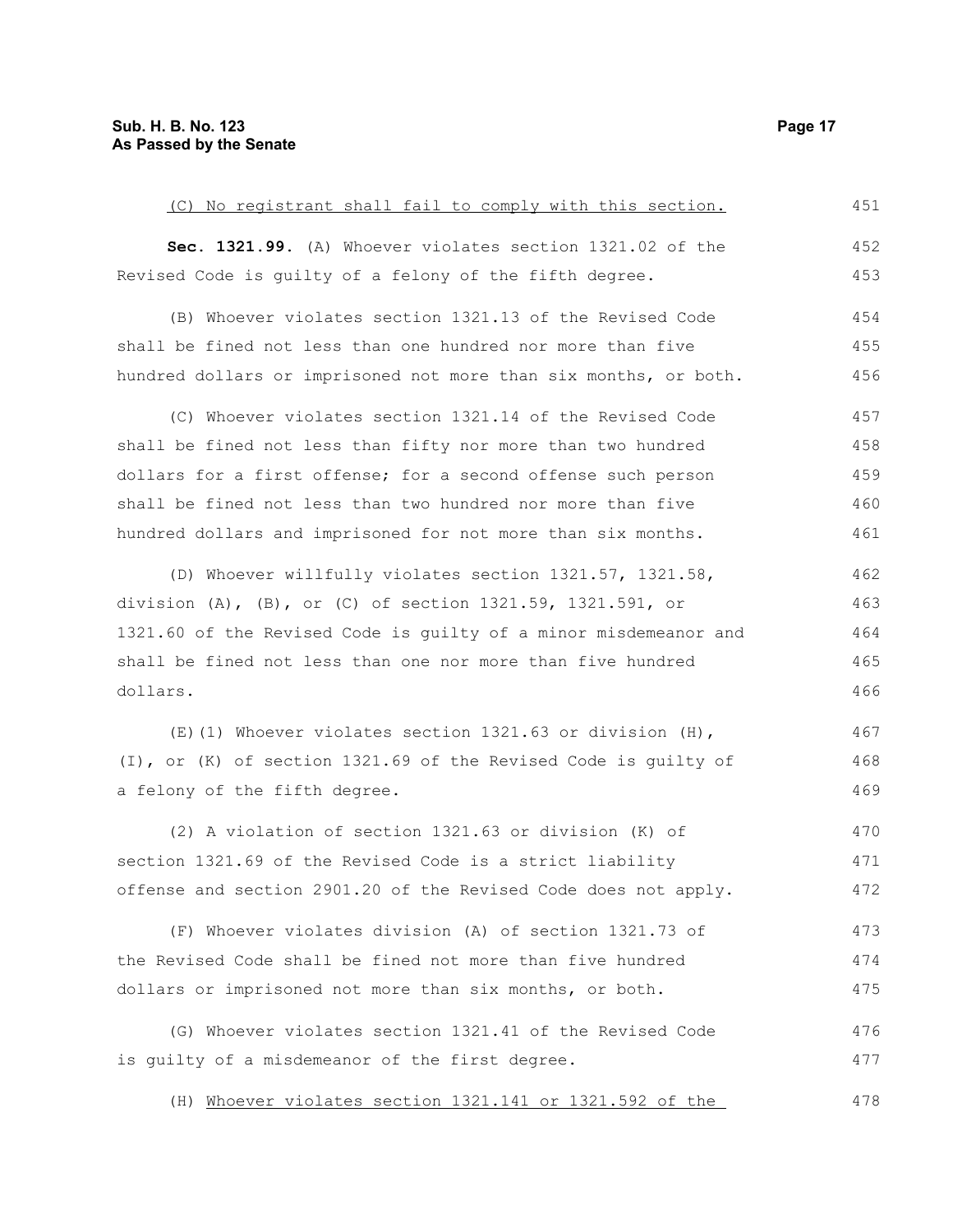liability offense.

Revised Code is guilty of a minor misdemeanor and shall be fined not less than one hundred nor more than five hundred dollars. (I) The offenses established under sections 1321.141, 1321.41, and 1321.592 of the Revised Code are strict liability offenses and section 2901.20 of the Revised Code does not apply. The designation of these offenses as strict liability offenses shall not be construed to imply that any other offense for which there is no specified degree of culpability, whether in this section or another section of the Revised Code, is not a strict (J) The imposition of fines pursuant to this section does not preclude the imposition of any administrative fines or civil penalties authorized under section 1321.54 or any other section of the Revised Code. **Sec. 4712.071.** No credit services organization shall sell, 479 480 481 482 483 484 485 486 487 488 489 490 491 492 493

provide, or perform any of the services authorized under division (C)(1) of section 4712.01 of the Revised Code in connection with an extension of credit that meets any of the following conditions: 494 495 496 497

 (A) The amount of credit is less than five thousand dollars. 498 499

(B) The repayment term is one year or less.

(C) The annual percentage rate exceeds twenty-eight per cent. For purposes of this division, "annual percentage rate" has the same meaning as in the "Truth in Lending Act," 82 Stat. 149 (1980), 15 U.S.C. 1606, as implemented by regulations of the consumer financial protection bureau. 501 502 503 504 505

**Sec. 4712.99.** (A) Whoever violates division (J) of section 4712.02, division (E) of section 4712.04, division (D) or (E) of 506 507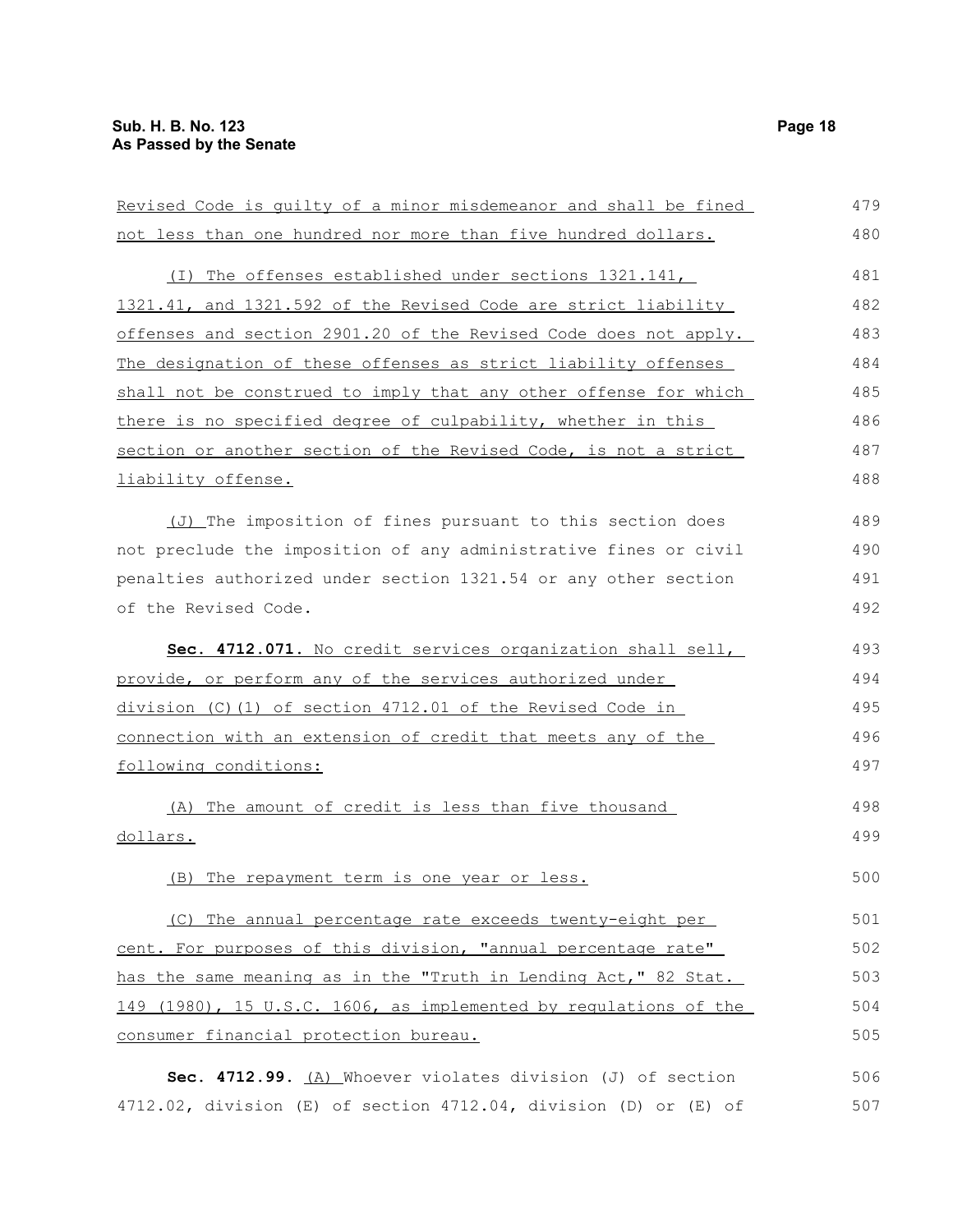section 4712.05, division (A) of section 4712.06, section 4712.07 or 4712.08, or division (A) of section 4712.09 of the Revised Code is guilty of a felony of the fifth degree. 508 509 510

(B)(1) Whoever violates section 4712.071 of the Revised Code is quilty of a minor misdemeanor and shall be fined not less than one hundred nor more than five hundred dollars. 511 512 513

(2) The offense established under section 4712.071 of the Revised Code is a strict liability offense and section 2901.20 of the Revised Code does not apply. The designation of this offense as a strict liability offense shall not be construed to imply that any other offense for which there is no specified degree of culpability, whether in this section or another section of the Revised Code, is not a strict liability offense. 514 515 516 517 518 519 520

**Section 2.** That existing sections 1321.35, 1321.36, 1321.39, 1321.40, 1321.41, 1321.422, 1321.99, and 4712.99 and sections 1321.46 and 1321.461 of the Revised Code are hereby repealed. 521 522 523 524

**Section 3.** Sections 1 and 2 of this act apply only to loans that are made, or extensions of credit that are obtained, on or after the date that is one hundred eighty days after the effective date of this act.

**Section 4.** Section 1321.99 of the Revised Code is presented in this act as a composite of the section as amended by both Sub. H.B. 199 and Sub. S.B. 24 of the 132nd General Assembly. The General Assembly, applying the principle stated in division (B) of section 1.52 of the Revised Code that amendments are to be harmonized if reasonably capable of simultaneous operation, finds that the composite is the resulting version of the section in effect prior to the effective date of the section 529 530 531 532 533 534 535 536